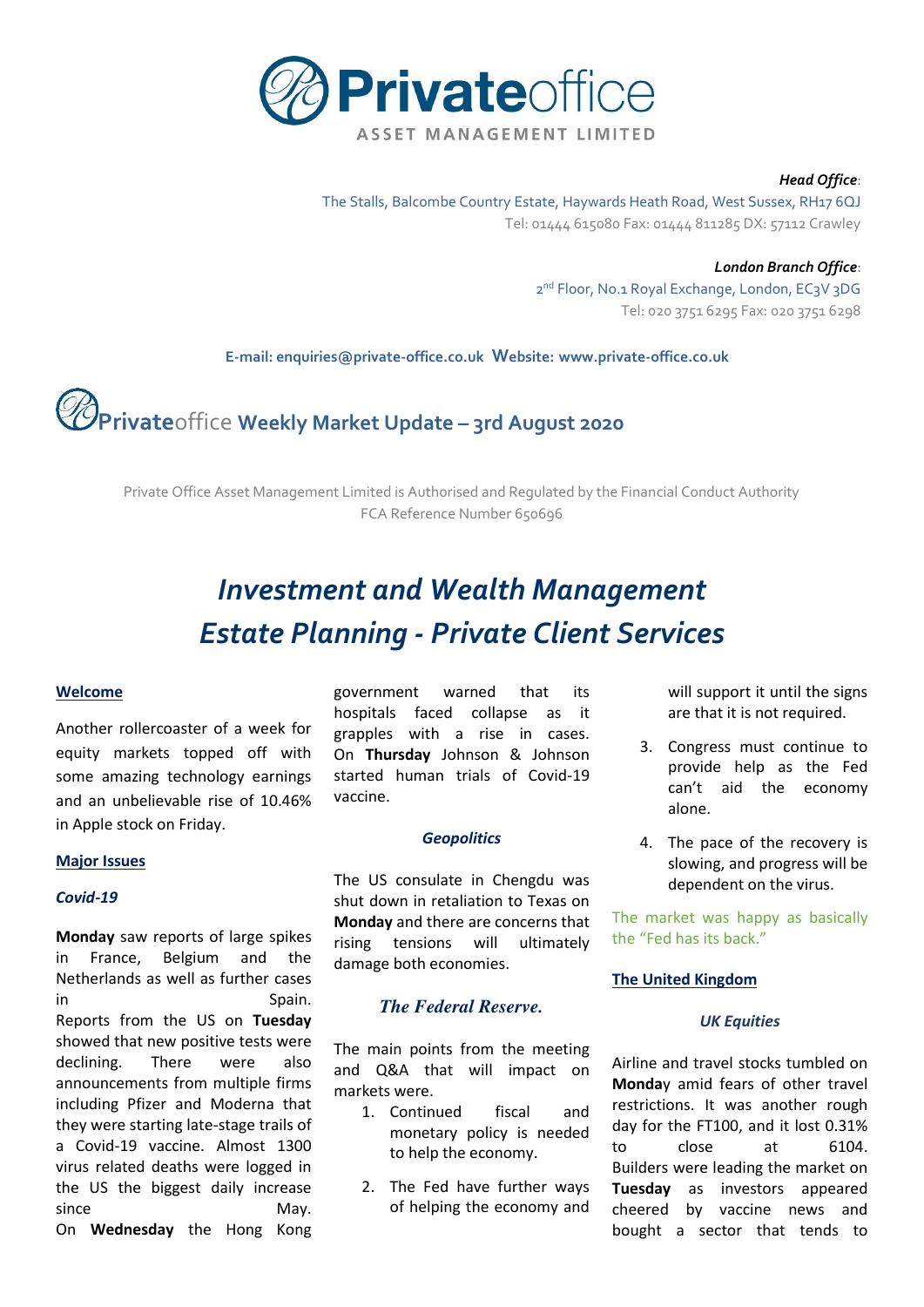benefit post-crisis. The UK national thinktank predicted that unemployment in the UK will rise from around 4% presently to 10% by the end of the year. The FT100 added 0.32% to close at 6096. Figures on **Wednesday** showed that consumers were repaying debt and reducing the amount they are taking on credit. The FT closed 0.04% higher at 6131. **Thursday** was another awful day for the FT. Banks led the index lower after the Fed kept rates at near zero. Strong sterling damaged the large international companies as it reduces overseas earnings. The FT100 lost 2.31% on the day and another 1.54% on **Friday** to close the week at 5897. A weekly loss of 3.8%.

## **The United States**

#### *US Equities*

JP Morgan raised Apple price target to \$425 on **Monday** (current price was \$371 but rose to close the week at \$425.). There was also a flurry of other company share price upgrades from various houses. Earnings have been well received with 25% of companies in the S&P500 so far reported and 80% have beat the low bar set by analysts. US durable goods orders (washing machines etc) rose 7.3% in June slightly better than expected. The fall in the US dollar helped internationally exposed stocks and the Dow and S&P added 0.43% and 0.74% respectively. The Nasdaq outperformed adding 1.67%. On **Tuesday** consumer confidence figures were released and they pointed to a rockier economic recovery as future expectations sank again. The Fed started its two-day meeting. Pfizer's share price surged after the company easily beat earnings and raised guidance. They also said their Covid-19 vaccine could be with the FSA for approval as early as October. 3M, the maker of consumer and industrial goods, slightly missed revenue and earnings and said Covid-19 had impacted significantly. McDonalds also posted disappointing results. The Dow dropped 0.77% and the S&P 0.65% as technology shares were sold ahead of the congressional hearings. The Nasdaq lost 1.27% and there was some rotation into airlines on reopening hopes. The Vix remained at 25. The S&P has been hugging its December 31<sup>st</sup> closing level of 3218 since late June and it appears it may spend the summer in this trend. On **Wednesday** Visa , AMD and EBay all saw price targets raised by various brokers after reporting. Boeing reported a bigger than expected earnings loss and announced a slowdown in production rates for some aircraft including the 737 Max. Starbucks reported better than expected numbers and said business was recovering as lockdown eased. The four tech shares (Apple, Alphabet, Facebook and Amazon) of the CE0's who testified in front of US lawmakers all rose as investors concluded there was no current risk of a breakup. The Dow and S&P added 0.61% and 1.24% respectively and the tech heavy Nasdaq rose 1.35%. Vix hit 24. The futures markets were lower on **Thursday** as investors held their breath ahead of some big technology earnings. The same four companies who faced Congress now face their investors. Weekly jobless claims figures rose 12,000 to 1.43 million illustrating that the recovery was stalling. UPS reported better than expected results as a surge in home deliveries helped sales. Procter & Gamble also beat earnings as consumers bought more cleaning products. PayPal was another beneficiary of the Virus and easily beat forecasts as e-commerce transactions jumped. However it was when President Trump suggested that the US election in November should be postponed that the selling really began. The Dow dropped 550points

after the open but managed to claw some points back and only lost 0.85% on the day. The S&P slipped 0.38% and the Nasdaq added 0.43% ahead of the big earnings reports. **Friday** was a reaction to the fantastic earnings produced by Apple, Amazon and Facebook which all helped to boost markets. The Dow and S&P added 0.44% and 0.77% but it was the Nasdaq that outperformed jumping 1.49%. The Nasdaq climber 3.67% for the week and the S&P 1.72%. July was also the fourth straight month of gains with the Dow adding 2.3% and the Nasdaq 6.8% Low bond yields mean low returns and are helping support stocks now.

## *US Bonds*

Bonds dipped and the ten-year ticked up from 0.58% to 0.6% in the overnight session going into **Tuesday** as the Democrats said they hoped they could agree the Republican's fiscal plan soon. The Fed kept rates unchanged at near zero and the ten year moved down to 0.554% on **Wednesday.**  On **Thursday** bonds were rising again on the back of the GDP and jobless numbers. The 10-year yield dropped to 0.546% the lowest since April.

The bond market appears to be saying that on balance it looks like the recovery timeline will need to be extended.

# *GDP*

The expectation was for an annualised decline of 34.1% versus Q2 2019. The actual figure was a 32.9% drop. The worst since records began in 1947. Consumer spending slumped 34.6% and this was the main cause of the slump as 70% of the economy is services. Business investment was down 27%. Not even the 1929 Depression or the Great Recession caused such a loss over such a short period of time.